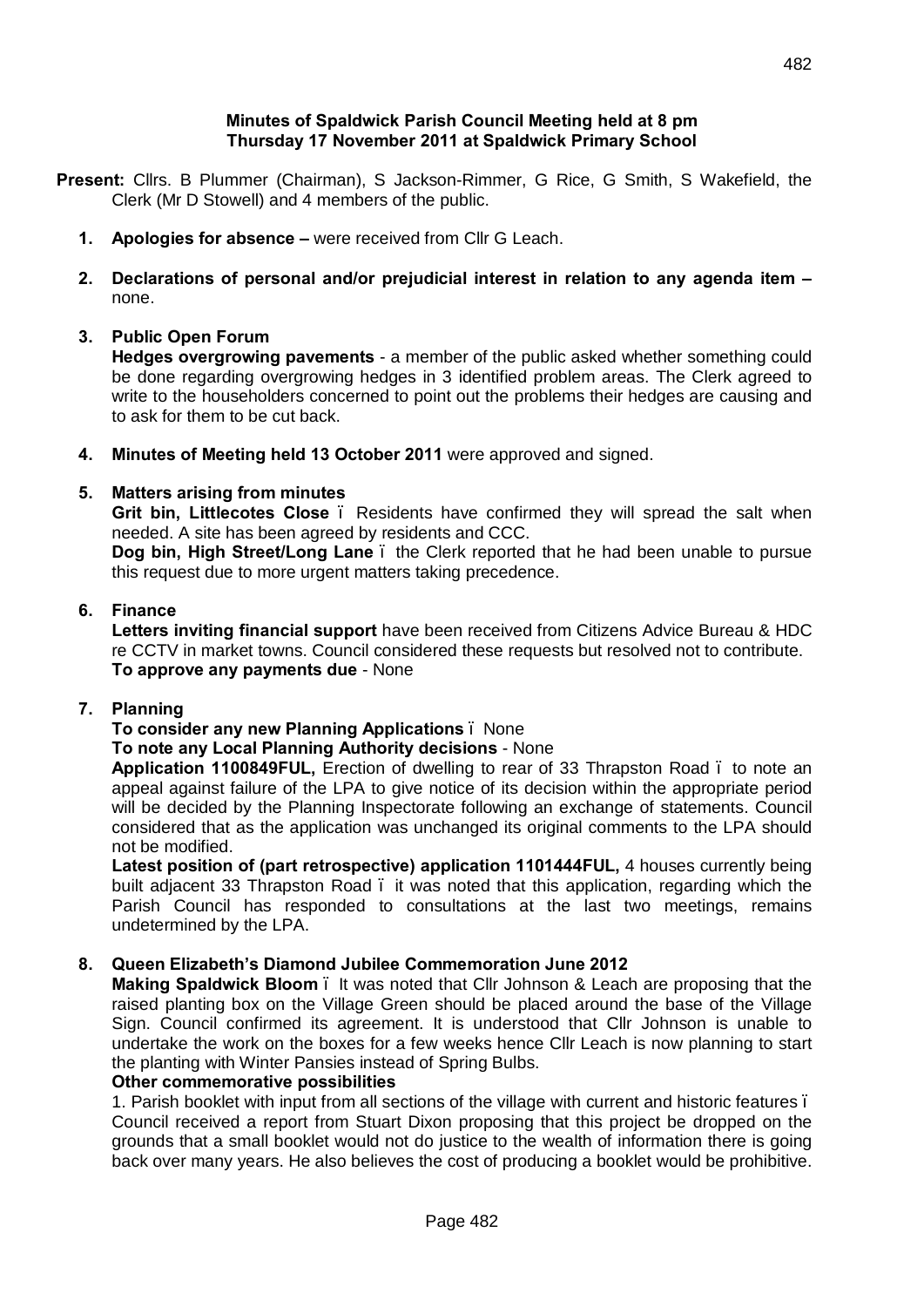483

An A5 booklet of about 50 pages, black and white with perhaps some colour, stapled or stitched would cost £775 + VAT.

He would like, at some future time however, to bring Miss Davis's book up-to-date by reformatting and amending it, but this is not something that can be done without certain permissions, particularly of the present guardian of the original documents. At the very least he would hope to be able to digitise the papers so as to safeguard them.

Instead of a booklet to commemorate the Diamond Jubilee, he suggested a souvenir tea towel could be produced with drawings / sketches of the Church, the Old Forge and some of the listed buildings on the High Street. His draft proposal was tabled for comment. This was favourably received by the meeting, with the additional comment that it should include reference to it being to commemorate the Diamond Jubilee.

As the idea originated in a discussion about funding the church intention of installing a water supply to enable the building of toilets and a small kitchen area, Stuart suggested that any profits should go to this project.

Council considered the report and agreed to drop the proposal for a booklet of Spaldwick history, and to support the idea of a commemorative tea towel. The Clerk is to inform Stuart.

2. Bench on Belton s Hill . It was noted that the ROW Officer s opinion is that the best location is on the right hand (top) side of the byway a few metres past the post which closes the byway during the winter months.. The area is quite wide and would be out of the way of any vehicle using the byway or requiring access to adjoining fields, but it would need some work to clear a patch and lower the ground level a little to improve the access.

Council agreed to this proposal and asked the Clerk to obtain the necessary approvals for its location and to obtain separate costs of procuring a three seater bench with arms and installing it on site.

3. Definition of Village Walks – John & Chris Saynor's proposal to produce a leaflet showing several circular walks starting from the centre of the village was favourably received by the meeting. However their proposal to house them in a dispenser at a central point was considered unnecessary. Instead it was suggested that the leaflets could be made available in the Shop and in The George. The Clerk is to ask Mr & Mrs Saynor to advise the estimated cost of the leaflets.

4. Planting trees in bulk or individually - no suggestions for locations having been received, this proposal is to be dropped.

# **9. Inspection / Repair / Replacement of Assets**

**War Memorial** – a second quotation has been received and both proposals have been discussed with the War Memorials Trust. A third quotation is being sought prior to submission of a grant application. It is expected that this will be available in 2/3 weeks.

**Trees on Village Green** – It was noted that Brian Ogden, HDC Arboricultural Officer had met with the Clerk and Cllr Johnson on 10 November, when he strongly recommended that the tree in the worst condition be felled now and a replacement planted in the same location. He pointed out that there is a variety of Horse Chestnut which might be used as it is immune from the current problem. It was resolved to accept his recommendation to fell tree T1 and reduce the crowns of the other two by 25%, removing the dead wood and to plant a replacement. The Clerk reported that he has received three quotes for the work to the existing trees and is expecting a fourth. He will now approach Bridget Halford, HDC Parish Planting Officer, with a view to obtaining a reasonably sized replacement for the felled tree. It was agreed to defer a decision regarding the placement of purchase order(s) until the next meeting.

**Hand Hearse (Bier)** – It was noted that it still has not been possible to find anyone interested in refurbishing the bier and that the Church is unlikely to be willing to have it in their building. It is understood that Cllrs Leach and Johnson are proposing that a working party should clean up and carry out minor repairs to the hut, and that the bier should continue to be stored there with the wheels raised from the floor to minimise further deterioration until such time as a more suitable location is found. In their absence it was resolved to defer discussion to a later meeting.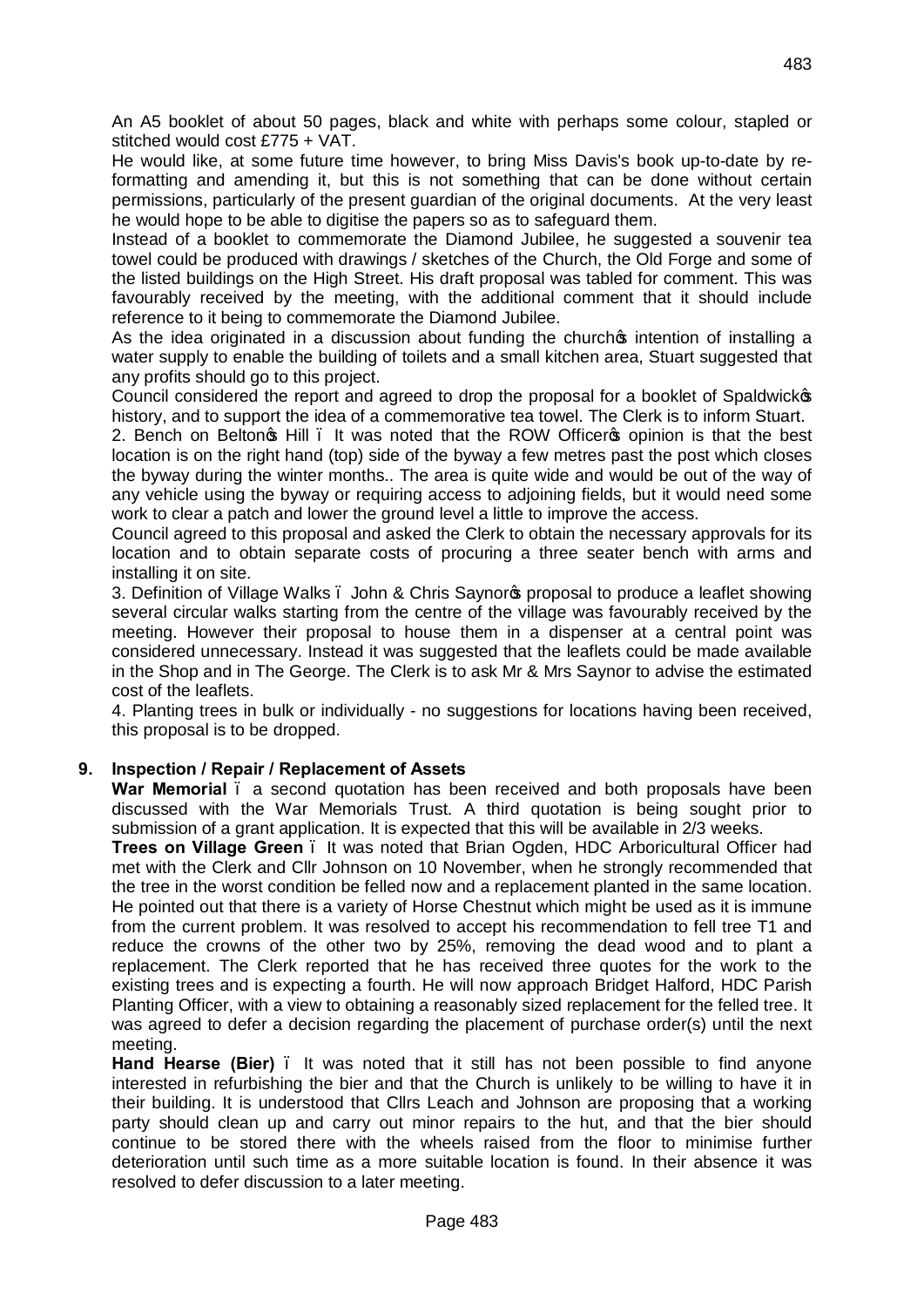**Children's play area** – Council considered what action to take regarding two trip hazards; loose edge stone on safety surface of large swing and uneven paving stones on entry path. It was agreed that Wicksteed be asked to quote for this work to be carried out when the gaps in the safety surface are repaired.

# **10. Highway warden appointment**

The appointment of David Stowell as Spaldwick volunteer highway warden until the next Annual Council meeting in 2012 was confirmed. Any complaints regarding the condition of the streets and the adjoining footways including flooding due to blocked gullies can continue to be routed through him. He will liaise closely with the local Highways Engineer and will monitor all reports received by CCC.

# **11. Correspondence**

**Textile and Paper recycling banks** . HDC will be removing all existing paper banks during November as the tonnage is so low that it is no longer economically viable. They can provide a textile and shoe bank which will produce an income for the Parish of £150 per tonne of materials deposited. The Parish Council considered having a bank, but resolved not to do so in order to avoid competing with the scheme run by Spaldwick School.

**Jigsaw Cambridgeshire –** this is a new project aimed at supporting existing local history and archaeology groups and creating new ones. The council is asked to pass this information to anyone who would be interested. The letter has been posted on the notice boards.

**Proposed parking restrictions outside Spaldwick School** - The Safer Routes to School Project Officer emailed the Clerk on 20 October advising of a scheme to apply yellow zigzag markings outside the school and stating that if no comments were received by 9 November they would assume that it had Parish Council support. The tight timescale is to enable the work to be done while the budget is still available, but an extension to 18 November was agreed to allow it to be discussed at the Parish Council meeting. The school governors have subsequently written to residents and others inviting comments by the revised date. Notices have been displayed on the notice boards inviting any objectors to inform the Parish Council prior to, or at, this meeting.

No objections having been received by the Parish Council from local residents, Council considered the proposal and resolved to support it. The Clerk will report the decision to the project officer.

**Winter gritting, Belton's Hill** – An email has been received from Barham & Woolley P C asking Spaldwick P C to consider placing a grit bin adjacent to the road at Beltonos Hill. Council, continuing to be of the view that a grit bin is not the solution, resolved to repeat the request it made to CCC when the precautionary gritting schedule for this coming winter was being formulated i.e. that Beltongs Hill and Woolley Hill should be included. It was agreed to send this reply to Barham & Woolley P C with the suggestion that they do likewise. The Clerk suggested that in the event that the schedule could not be amended perhaps a small gritter could be kept locally and towed by a 4WD vehicle along the otherwise ungritted roads when frost was forecast. Although this raised the question of who would do this, the Clerk will investigate the possibility.

**Crossing Stow Road from Bury Close to Royston Avenue** – An email has been received from a local resident asking whether the Parish Council has any plans to consider traffic calming measures between Ferriman Road and Royston Avenue. She pointed out that it is relatively easy to cross from Royston Avenue but to cross from Bury Close to Royston Avenue is more difficult due to the reduced visibility coupled with the excessive speed of some vehicles including vans and lorries. It was resolved to pass this message to CCC Highways and to ask for their recommendations as to how this problem might be mitigated. The Clerk will discuss with David Henrick the possibility of carrying out more Speedwatch checks.